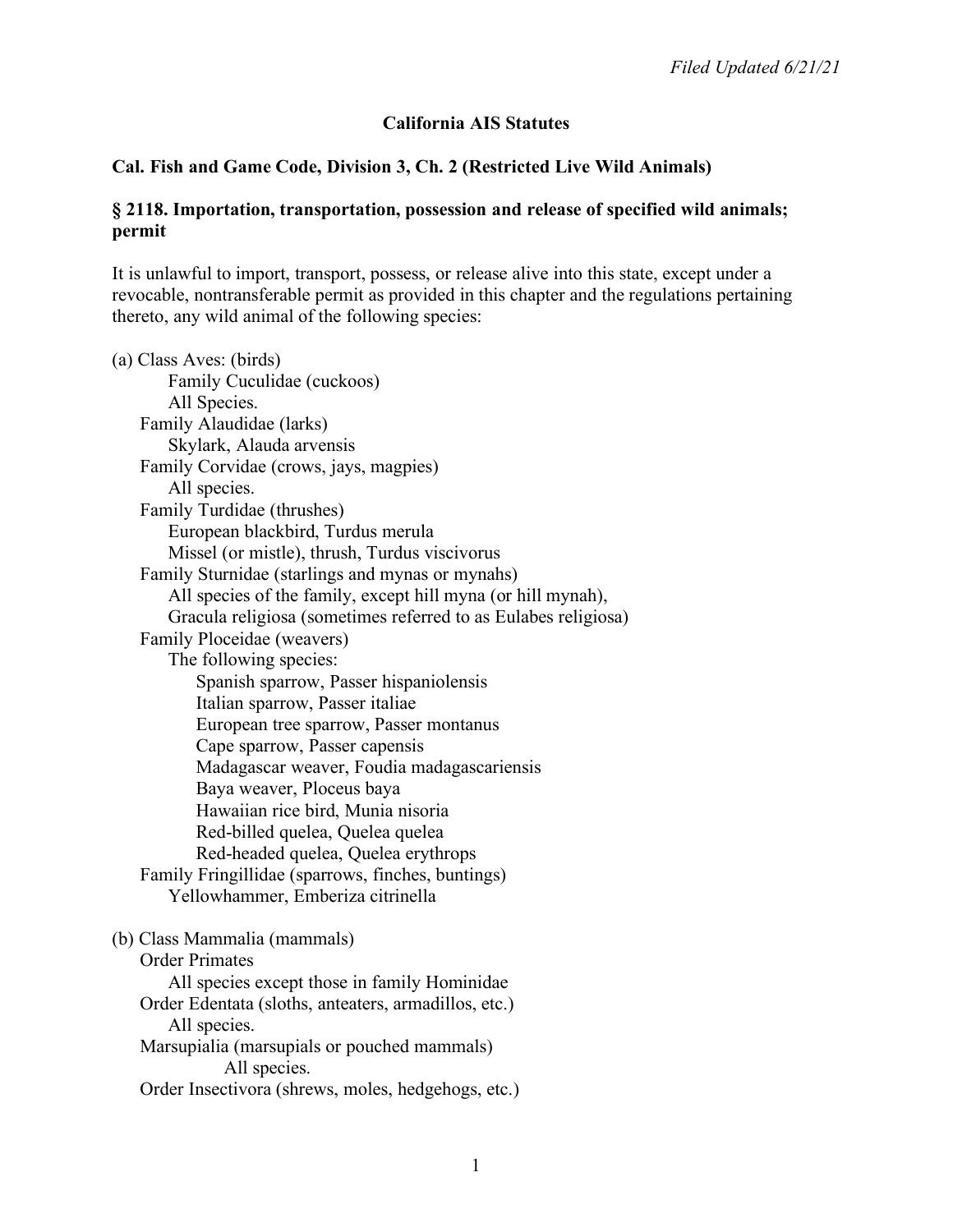All species. Order Dermoptera (gliding lemurs) All species. Order Chiroptera (bats) All species. Order Monotremata (spiny anteaters, platypuses) All species. Order Pholidota (pangolins, scaly anteaters) All species. Order Lagomorpha (pikas, rabbits, hares) All species, except domesticated races of rabbits. Order Rodentia (rodents) All species, except domesticated golden hamsters, also known as Syrian hamster, Mesocricetus auratus; domesticated races of rats or mice ( white or albino; trained, dancing or spinning, laboratory-reared); and domestic strains of guinea pig (Cavia porcellus). Order Carnivora (carnivores) All species, except domestic dogs (Canis familiaris) and domestic cats (Felis catus). Order Tubulidentata (aardvarks) All species. Order Proboscidea (elephants) All species. Order Hyracoidea (hyraxes) All species. Order Sirenia (dugongs, manatees) All species. Order Perissodactyla (horses, zebras, tapirs, rhinoceroses, etc.) All species except those of the family Equidae. Order Artiodactyla (swine, peccaries, camels, deer, elk, except elk (genus Cervus) which are subject to Section 2118.2, moose, antelopes, cattle, goats, sheep, etc.) All species except: domestic swine of the family Suidae; American bison, and domestic cattle, sheep and goats of the family Bovidae; races of big-horned sheep (Ovis canadensis) now or formerly indigenous to this state.

Mammals of the orders Primates, Edentata, Dermoptera, Monotremata, Pholidota, Tubulidentata, Proboscidea, Perissodactyla, Hyracoidea, Sirenia and Carnivora are restricted for the welfare of the animals, except animals of the families Viverridae and Mustelidae in the order Carnivora are restricted because such animals are undesirable and a menace to native wildlife, the agricultural interests of the state, or to the public health or safety.

(c) Class amphibia (frogs, toads, salamanders) Family Bufonidae (toads) Giant toad or marine toad, Bufo marinus

(d) Class Monorhina (lampreys)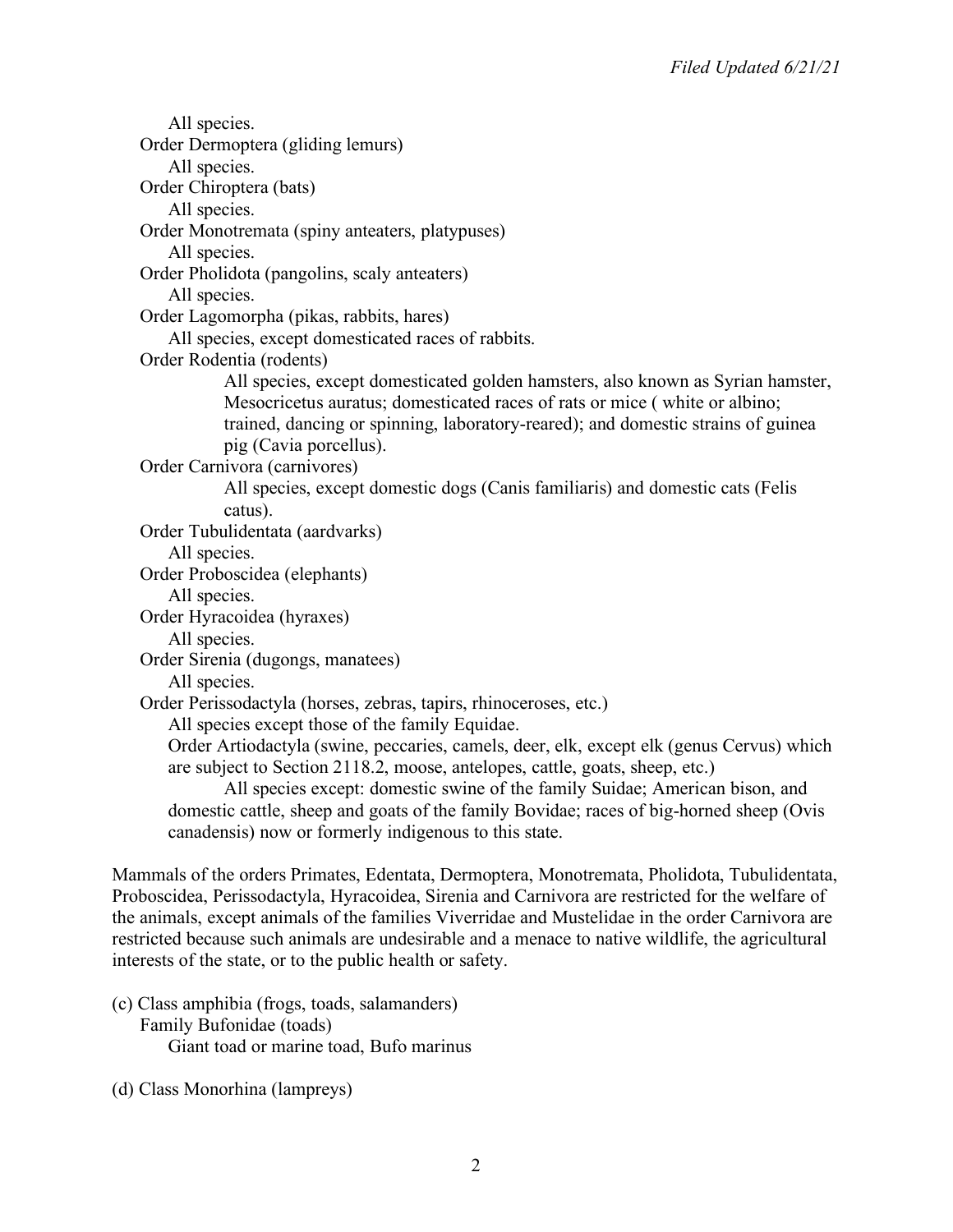All species.

(e) Class Osteichthyes (bony fishes) Family Serranidae (bass) White perch, Morone or Roccus americana Family Clupeidae (herring) Gizzard shad, Dorosoma cepedianum Family Sciaenidae (croakers) Freshwater sheepshead, Aplodinotus grunniens Family Characidae (characins) Banded tetra, Astyanax fasciatus All species of piranhas Family Lepisosteidae (gars) All species. Family Amiidae (bowfins) All species.

(f) Class Reptilia (snakes, lizards, turtles, alligators) Family Crocodilidae All species.

(g) Class Crustacea (crustaceans) Genus Cambarus (crayfishes) All species. Genus Astacus (crayfishes) All species. Genus Astacopsis (crayfishes) All species.

(h) Class Gastropoda (slugs, snails, clams) All species of slugs. All species of land snails.

(i) Other classes, orders, families, genera, and species of wild animals which may be designated by the commission in cooperation with the Department of Food and Agriculture, (1) when the class, order, family, genus, or species is proven to be undesirable and a menace to native wildlife or the agricultural interests of the state, or (2) to provide for the welfare of wild animals.

(j) Except as expressly authorized in this code, any live nonindigenous Atlantic salmon or the roe thereof into the Smith River watershed.

(k) Classes, families, genera, and species in addition to those listed in this section may be added to or deleted from the above lists from time to time by commission regulations in cooperation with the Department of Food and Agriculture.

# **§ 2120. Regulations relating to wild animals**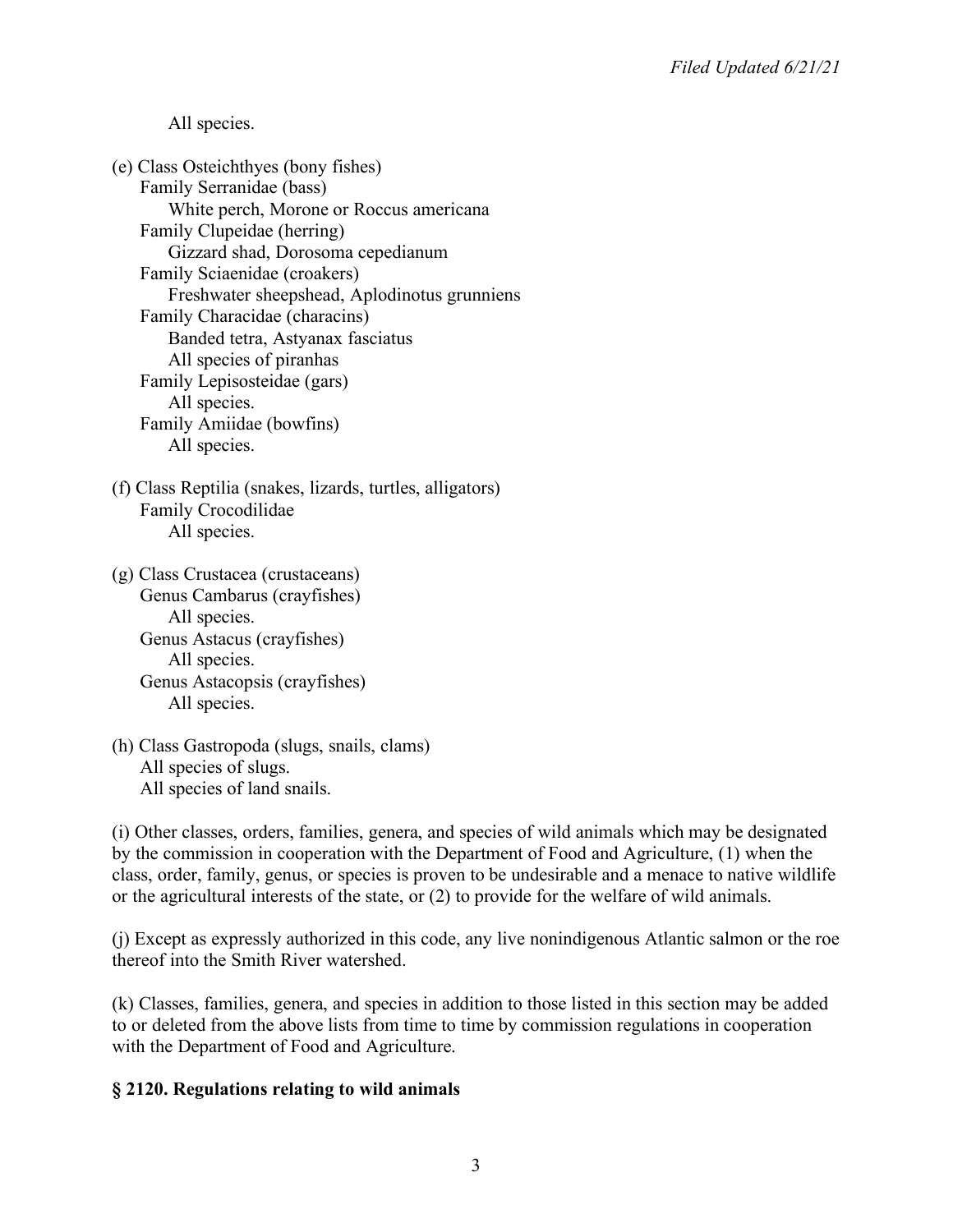(a) The commission, in cooperation with the Department of Food and Agriculture, shall adopt regulations governing both (1) the entry, importation, possession, transportation, keeping, confinement, or release of any and all wild animals that will be or that have been imported into this state pursuant to this chapter, and (2) the possession of all other wild animals. The regulations shall be designed to prevent damage to the native wildlife or agricultural interests of this state resulting from the existence at large of these wild animals, and to provide for the welfare of wild animals and the safety of the public.

(b) The regulations shall also include criteria for all of the following:

(1) The receiving, processing, and issuing of a permit and conducting inspections.

(2) Contracting out inspection activities.

(3) Responding to public reports and complaints.

(4) The notification of the revocation, termination, or denial of permits, and related appeals.

(5) The method by which the department determines that the breeding of wild animals pursuant to a single event breeding permit for exhibitor or a breeding permit is necessary and will not result in unneeded or uncared for animals, and the means by which the criteria will be implemented and enforced.

(6) How a responding agency will respond to an escape of a wild animal. This shall include, but not be limited to, the establishment of guidelines for the safe recapture of the wild animal and procedures outlining when lethal force would be used to recapture the wild animal.

(c) These regulations shall be developed and adopted by the commission on or before January 1, 2007.

# **Cal. Fish and Game Code, Division 3, Ch. 3.5 (Aquatic Invasive Species)**

### **§ 2300. Salt water algae of Caulerpa species; restrictions and exceptions; violations**

(a) No person shall sell, possess, import, transport, transfer, release alive in the state, or give away without consideration the salt water algae of the Caulerpa species: taxifolia, cupressoides, mexicana, sertulariodes, floridana, ashmeadii, racemosa, verticillata, and scapelliformis.

(b) Notwithstanding subdivision (a), a person may possess, for bona fide scientific research, as determined by the department, upon authorization by the department, the salt water algae of the Caulerpa species: taxifolia, cupressoides, mexicana, sertulariodes, floridana, ashmeadii, racemosa, verticillata, and scapelliformis.

(c) In addition to any other penalty provided by law, any person who violates this section is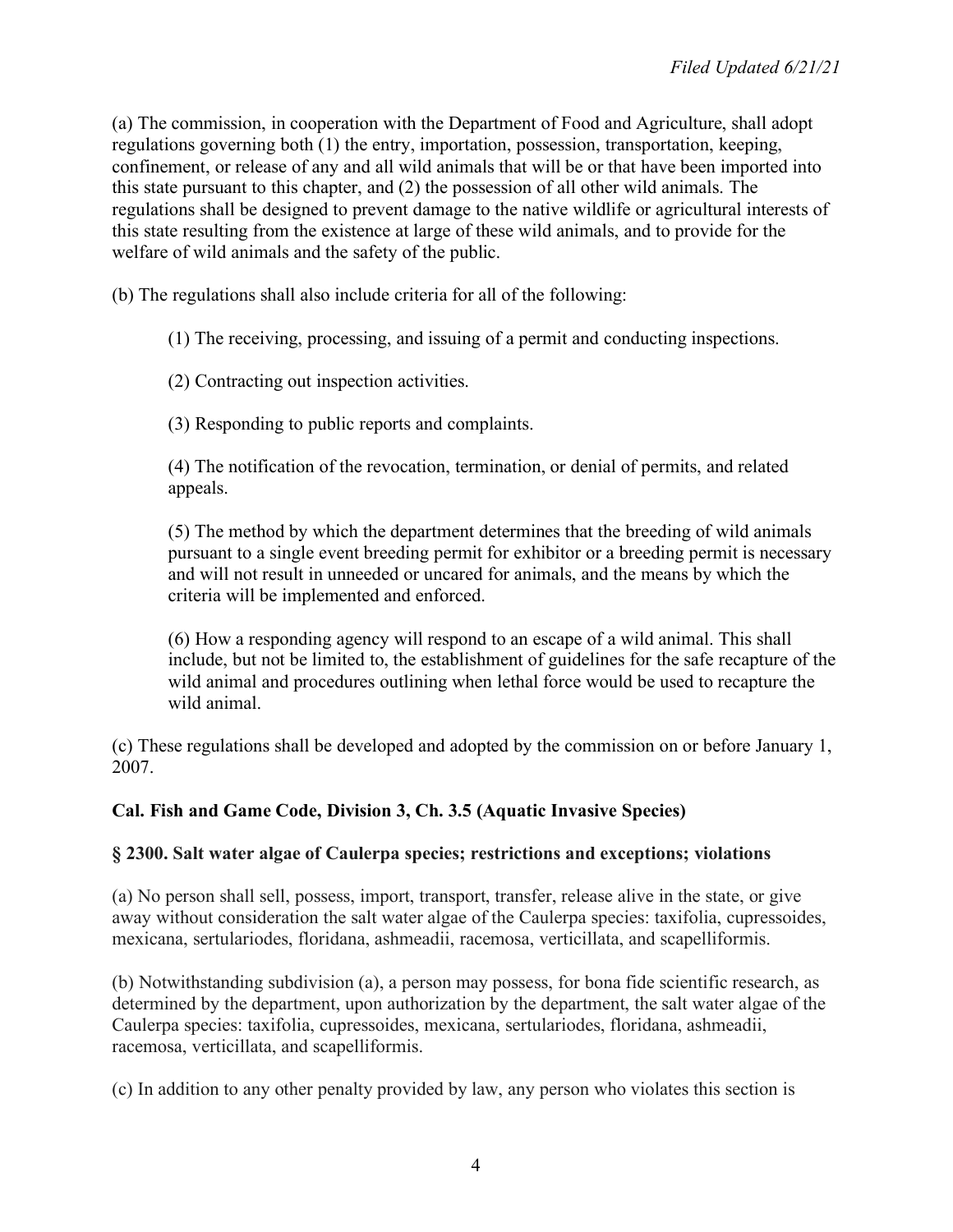subject to a civil penalty of not less than five hundred dollars (\$500) and not more than ten thousand dollars (\$10,000) for each violation.

### **§ 2301. Dreissenid mussels; prohibited activities; duties of director; cooperation of agency operating water supply system; report of infestation; penalties; regulations; immunity from liability**

(a)(1) Except as authorized by the department, a person shall not possess, import, ship, or transport in the state, or place, plant, or cause to be placed or planted in any water within the state, dreissenid mussels.

(2) The director or the director's designee may do all of the following:

(A) Conduct inspections of conveyances, which include vehicles, boats and other watercraft, containers, and trailers, that may carry or contain adult or larval dreissenid mussels. Included as part of this authority to conduct inspections is the authority to temporarily stop conveyances that may carry or contain adult or larval dreissenid mussels on any roadway or waterway in order to conduct inspections.

(B) Order that areas in a conveyance that contain water be drained, dried, or decontaminated pursuant to procedures approved by the department.

(C) Impound or quarantine conveyances in locations designated by the department for up to five days or the period of time necessary to ensure that dreissenid mussels can no longer live on or in the conveyance.

(D)(i) Conduct inspections of waters of the state and facilities located within waters of the state that may contain dreissenid mussels. If dreissenid mussels are detected or may be present, the director or the director's designee may order the affected waters or facilities closed to conveyances or otherwise restrict access to the affected waters or facilities, and shall order that conveyances removed from, or introduced to, the affected waters or facilities be inspected, quarantined, or disinfected in a manner and for a duration necessary to detect and prevent the spread of dreissenid mussels within the state.

(ii) For the purpose of implementing clause (i), the director or the director's designee shall order the closure or quarantine of, or restrict access to, these waters, areas, or facilities in a manner and duration necessary to detect and prevent the spread of dreissenid mussels within the state. A closure, quarantine, or restriction shall not be authorized by the director or the director's designee without the concurrence of the Secretary of the Natural Resources Agency. If a closure lasts longer than seven days, the department shall update the operator of the affected facility every 10 days on efforts to address the dreissenid mussel infestation. The department shall provide these updates in writing and also post these updates on the department's internet website in an easily accessible manner.

(iii) The department shall develop procedures to ensure proper notification of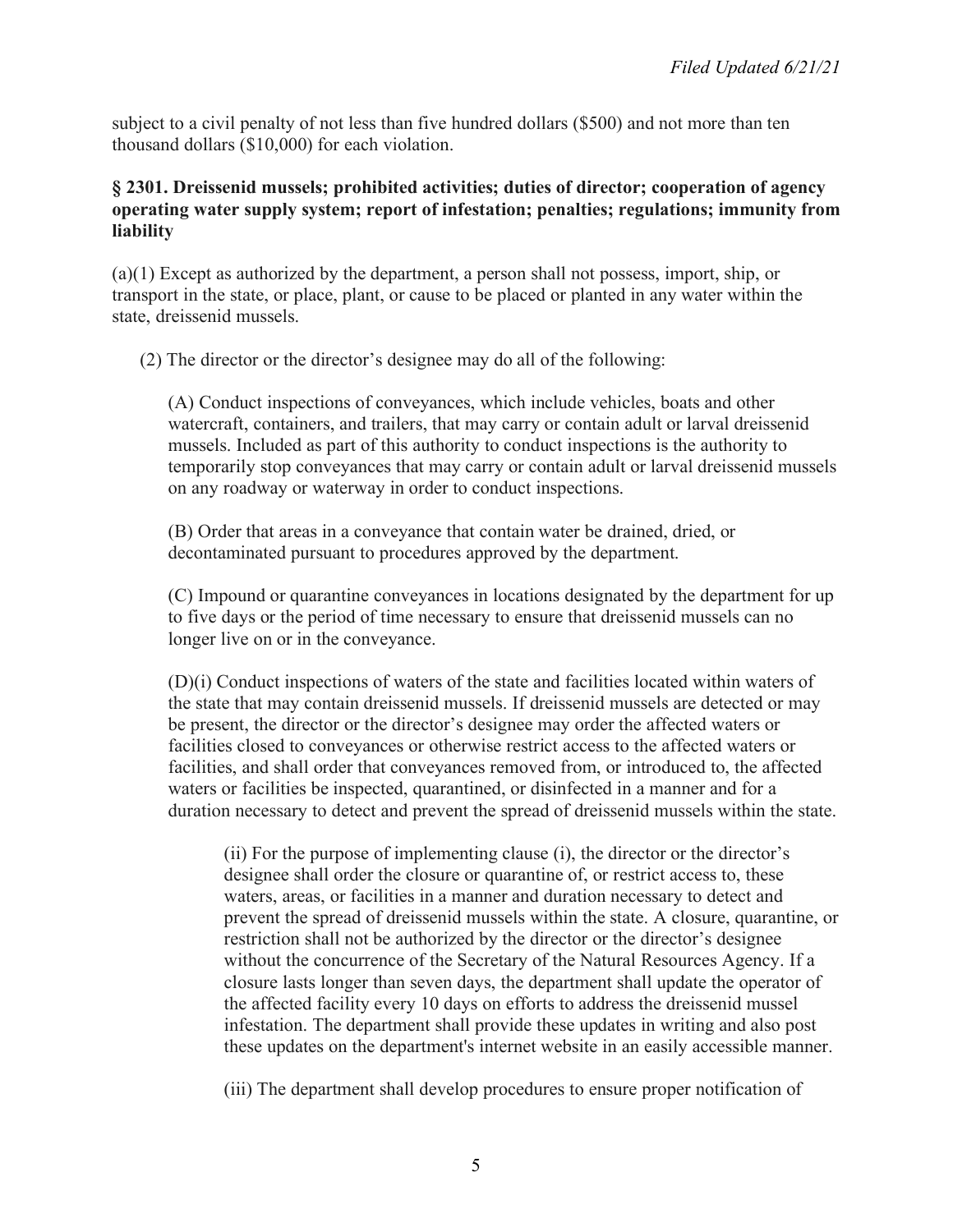affected local and federal agencies, and, as appropriate, the Department of Water Resources, the Department of Parks and Recreation, and the State Lands Commission in the event of a decision to close, quarantine, or restrict a facility pursuant to this paragraph. These procedures shall include the reasons for the closure, quarantine, or restriction, and methods for providing updated information to those affected. These procedures shall also include protocols for the posting of the notifications on the department's internet website required by clause (ii).

(iv) When deciding the scope, duration, level, and type of restrictions, and specific location of a closure or quarantine, the director shall consult with the agency, entity, owner, or operator with jurisdiction, control, or management responsibility over the marina, boat launch facility, or other facility, in order to focus the closure or quarantine to specific areas and facilities so as to avoid or minimize disruption of economic or recreational activity in the vicinity.

(b)(1) Upon a determination by the director that it would further the purposes of this section, other state agencies, including, but not limited to, the Department of Parks and Recreation, the Department of Water Resources, the Department of Food and Agriculture, and the State Lands Commission, may exercise the authority granted to the department in subdivision (a).

(2) A determination made pursuant to paragraph (1) shall be in writing and shall remain in effect until withdrawn, in writing, by the director.

(c)(1) Except as provided in paragraph (2), Division 13 (commencing with Section 21000) of the Public Resources Code does not apply to the implementation of this section.

(2) An action undertaken pursuant to subparagraph (B) of paragraph (2) of subdivision (a) involving the use of chemicals other than salt or hot water to decontaminate a conveyance or a facility is subject to Division 13 (commencing with Section 21000) of the Public Resources Code.

(d)(1) A public or private agency that operates a water supply system shall cooperate with the department to implement measures to avoid infestation by dreissenid mussels and to control or eradicate any infestation that may occur in a water supply system. If dreissenid mussels are detected, the operator of the water supply system, in cooperation with the department, shall prepare and implement a plan to control or eradicate dreissenid mussels within the system. The approved plan shall contain the following minimum elements:

(A) Methods for delineation of infestation, including both adult mussels and veligers.

(B) Methods for control or eradication of adult mussels and decontamination of water containing larval mussels.

(C) A systematic monitoring program to determine any changes in conditions.

(D) The requirement that the operator of the water supply system permit inspections by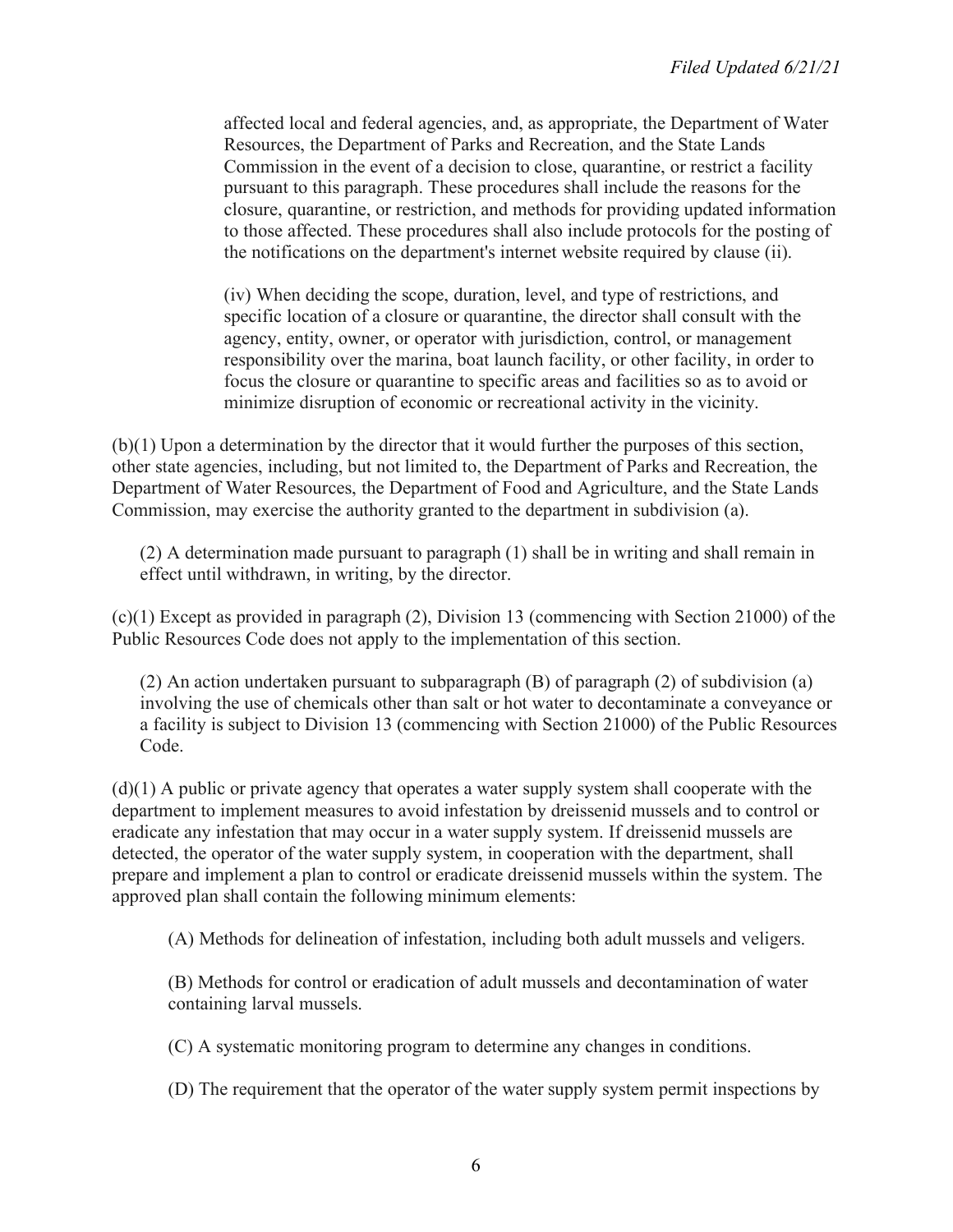the department as well as cooperate with the department to update or revise control or eradication measures in the approved plan to address scientific advances in the methods of controlling or eradicating mussels and veligers.

(2) If the operator of water delivery and storage facilities for public water supply purposes has prepared, initiated, and is in compliance with all the elements of an approved plan to control or eradicate dreissenid mussels in accordance with paragraph (1), the requirements of subdivision (a) do not apply to the operation of those water delivery and storage facilities, and the operator is not subject to any civil or criminal liability for the introduction of dreissenid mussel species as a result of those operations. The department may require the operator of a facility to update its plan, and if the plan is not updated or revised as described in subparagraph (D) of paragraph (1), subdivision (a) shall apply to the operation of the water delivery and storage facilities covered by the plan until the operator updates or revises the plan and initiates and complies with all of the elements of the updated or revised plan.

(e) Any entity that discovers dreissenid mussels within this state shall immediately report the discovery to the department.

(f)(1) In addition to any other penalty provided by law, any person who violates this section, violates any verbal or written order or regulation adopted pursuant to this section, or who resists, delays, obstructs, or interferes with the implementation of this section, is subject to a penalty, in an amount not to exceed one thousand dollars (\$1,000), that is imposed administratively by the department.

(2) A penalty shall not be imposed pursuant to paragraph (1) unless the department has adopted regulations specifying the amount of the penalty and the procedure for imposing and appealing the penalty.

(g) The department may adopt regulations to carry out this section.

(h) Pursuant to Section 818.4 of the Government Code, the department and any other state agency exercising authority under this section shall not be liable with regard to any determination or authorization made pursuant to this section.

(i) This section shall remain in effect only until January 1, 2030, and as of that date is repealed, unless a later enacted statute, that is enacted before January 1, 2030, deletes or extends that date.

### **§ 2302. Reservoirs; preventing introduction of nonnative dreissenid mussels; penalty; exception**

(a) Any person, or federal, state, or local agency, district, or authority that owns or manages a reservoir, as defined in Section 6004.5 of the Water Code, where recreational, boating, or fishing activities are permitted, except a privately owned reservoir that is not open to the public, shall do both of the following:

(1) Assess the vulnerability of the reservoir for the introduction of nonnative dreissenid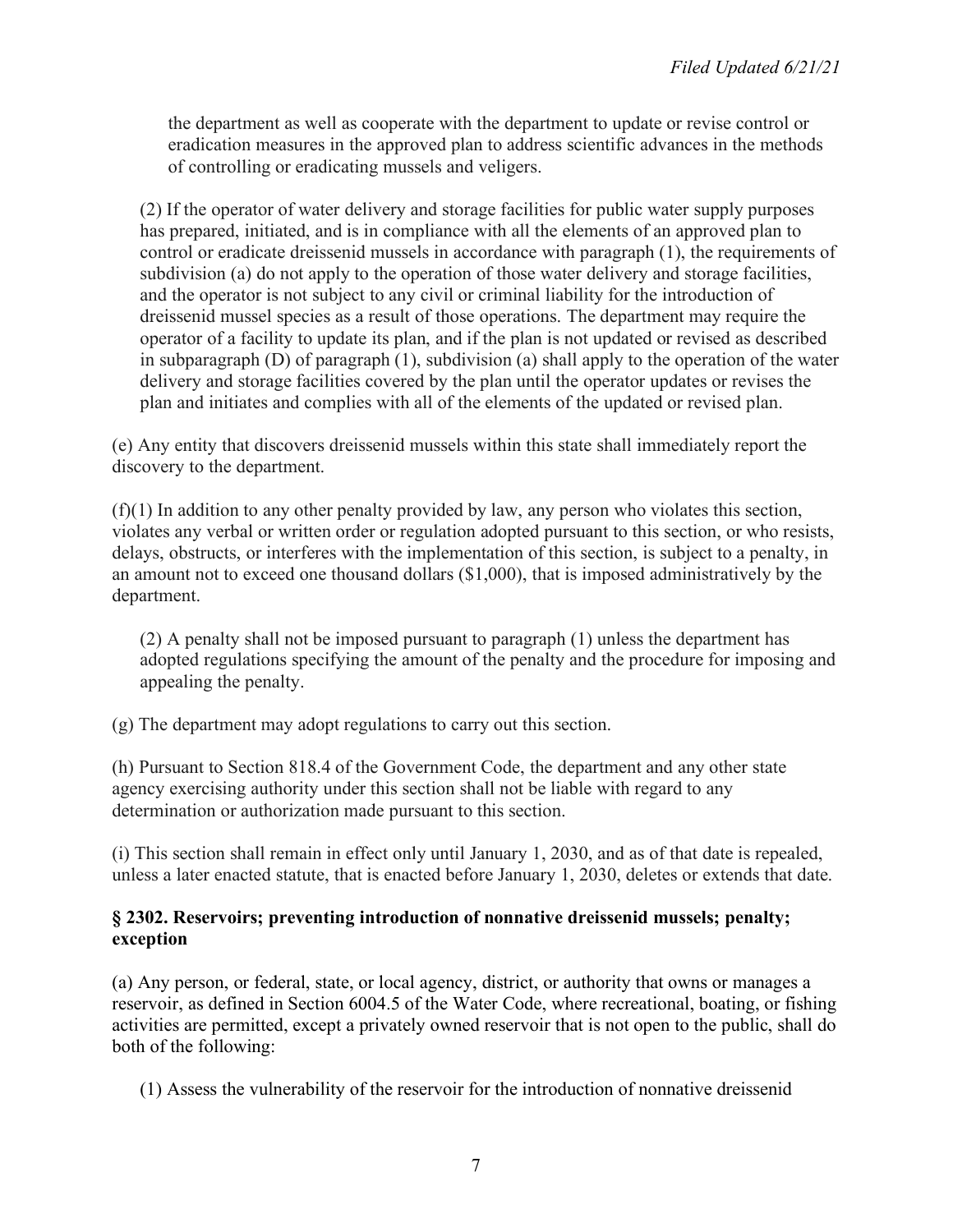mussel species.

(2) Develop and implement a program designed to prevent the introduction of nonnative dreissenid mussel species.

(b) The program shall include, at a minimum, all of the following:

- (1) Public education.
- (2) Monitoring.
- (3) Management of those recreational, boating, or fishing activities that are permitted.

(c) Any person, or federal, state, or local agency, district, or authority, that owns or manages a reservoir, as defined in Section 6004.5 of the Water Code, where recreational, boating, or fishing activities of any kind are not permitted, except a privately owned reservoir that is not open to the public, shall, based on its available resources and staffing, include visual monitoring for the presence of mussels as part of its routine field activities.

(d) Any entity that owns or manages a reservoir, as defined in Section 6004.5 of the Water Code, except a privately owned reservoir that is not open to the public for recreational, boating, or fishing activities, may refuse the planting of fish in that reservoir by the department unless the department can demonstrate that the fish are not known to be infected with nonnative dreissenid mussels.

(e) Except as specifically set forth in this section, this section applies both to reservoirs that are owned or managed by governmental entities and reservoirs that are owned or managed by private persons or entities.

(f) Violation of this section is not subject to the sanctions set forth in Section 12000. In lieu of any other penalty provided by law, a person who violates this section shall, instead, be subject to a civil penalty, in an amount not to exceed one thousand dollars (\$1,000) per violation, that is imposed administratively by the department. To the extent that sufficient funds and personnel are available to do so, the department may adopt regulations establishing procedures to implement this subdivision and enforce this section.

(g) This section shall not apply to a reservoir in which nonnative dreissenid mussels have been detected.

### **Cal. Food & Agric. Code, Division 4, Part 4.5 (Invasive Species Council of California)**

## **§ 7700. Invasive Species Council of California; purpose; membership; annual meetings; establishment of advisory committees**

(a) (1) There is in state government the Invasive Species Council of California. The purpose of the council is to help coordinate a comprehensive effort to prevent the introduction of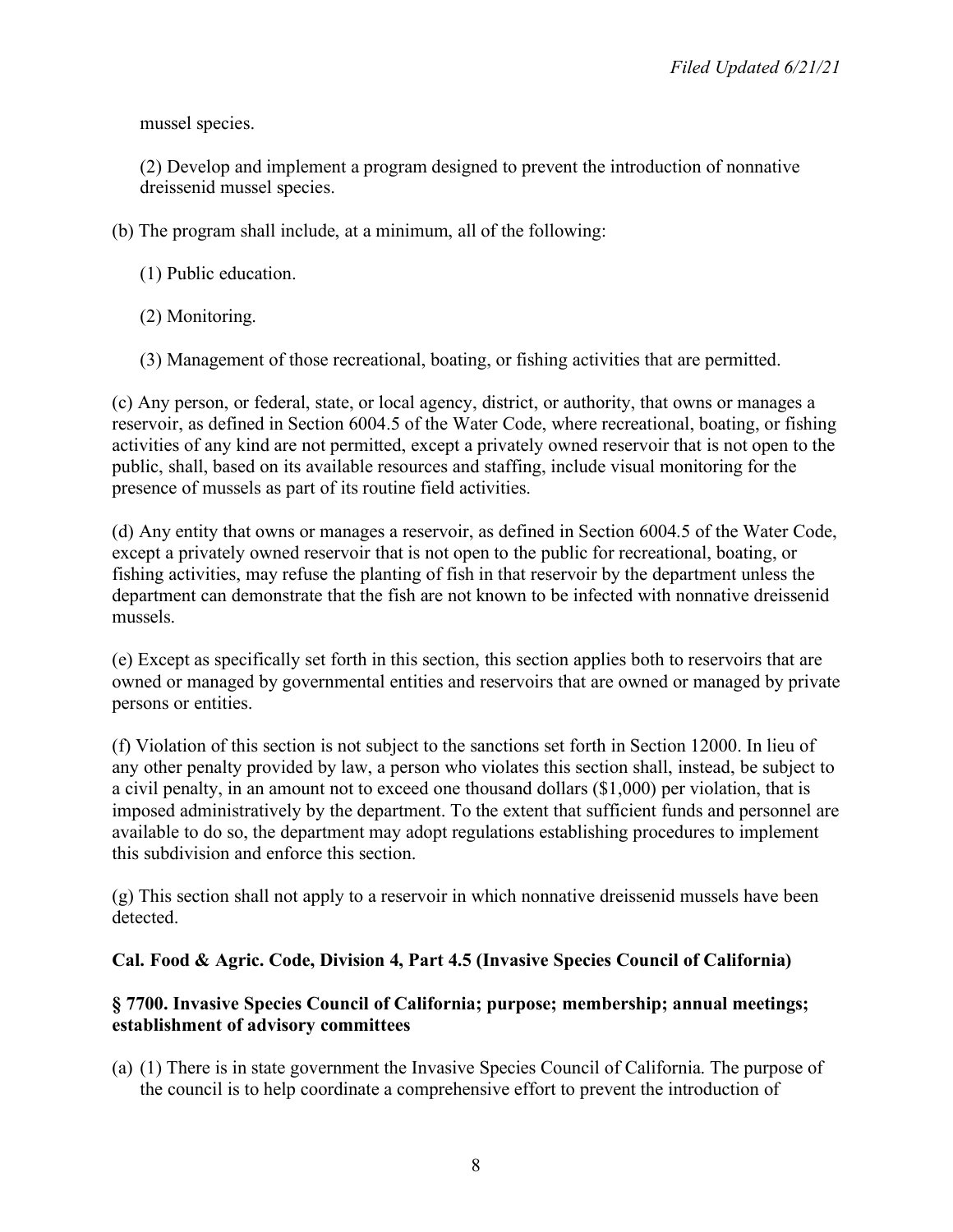invasive species in the state and to advise state agencies, including, but not limited to, the department and the Natural Resources Agency, within their respective authorities how to facilitate coordinated, complementary, and cost-effective control or eradication of invasive species that have entered or are already established in the state. The council may address nonnative organisms that cause economic or environmental harm. Invasive species within the scope of the council's advisory duties do not include humans, domestic livestock, domestic or domesticated species exempted pursuant to Section 2118 of the Fish and Game Code, or nonharmful exotic organisms.

(2) This part shall not prohibit the department from serving as the state's governing authority in invasive pest and plant management, as specified in this division.

- (b) The Invasive Species Council of California shall consist of the following six members:
	- (1) The secretary or his or her designated representative.
	- (2) The Secretary of the Natural Resources Agency or his or her designated representative.
	- (3) The Secretary for Environmental Protection or his or her designated representative.
	- (4) The Secretary of Transportation or his or her designated representative.
	- (5) The Secretary of California Health and Human Services or his or her designated representative.
	- (6) The Director of Emergency Services or his or her designated representative.
- (c) The Secretary of the Natural Resources Agency or his or her designated representative and the secretary or his or her designee shall serve as cochairs of the council.
- (d) The Invasive Species Council of California shall meet annually and as needed as determined by the cochairs.
- (e) The secretary may designate a staff liaison to further the purposes of this part.
- (f) (1) The Invasive Species Council of California may establish advisory committees and ad hoc working groups, as necessary, to advise on a broad array of issues related to preventing the introduction of invasive species and providing for their control or eradication, as well as minimizing the economic, ecological, and human health impacts that invasive species cause.

(2) The advisory committees and working groups may consist of representatives from state agencies, federal agencies, county agricultural commissioners, academia, nonprofit organizations, tribal nations, industry representatives, and members of the public.

### **§ 7702. Recommendations of council on invasive species projects and activities**

Upon the appropriation or transfer of adequate moneys to the Invasive Species Account, created pursuant to Section 7706, the Invasive Species Council of California may make recommendations on invasive species projects and activities, including, but not limited to, any of the following: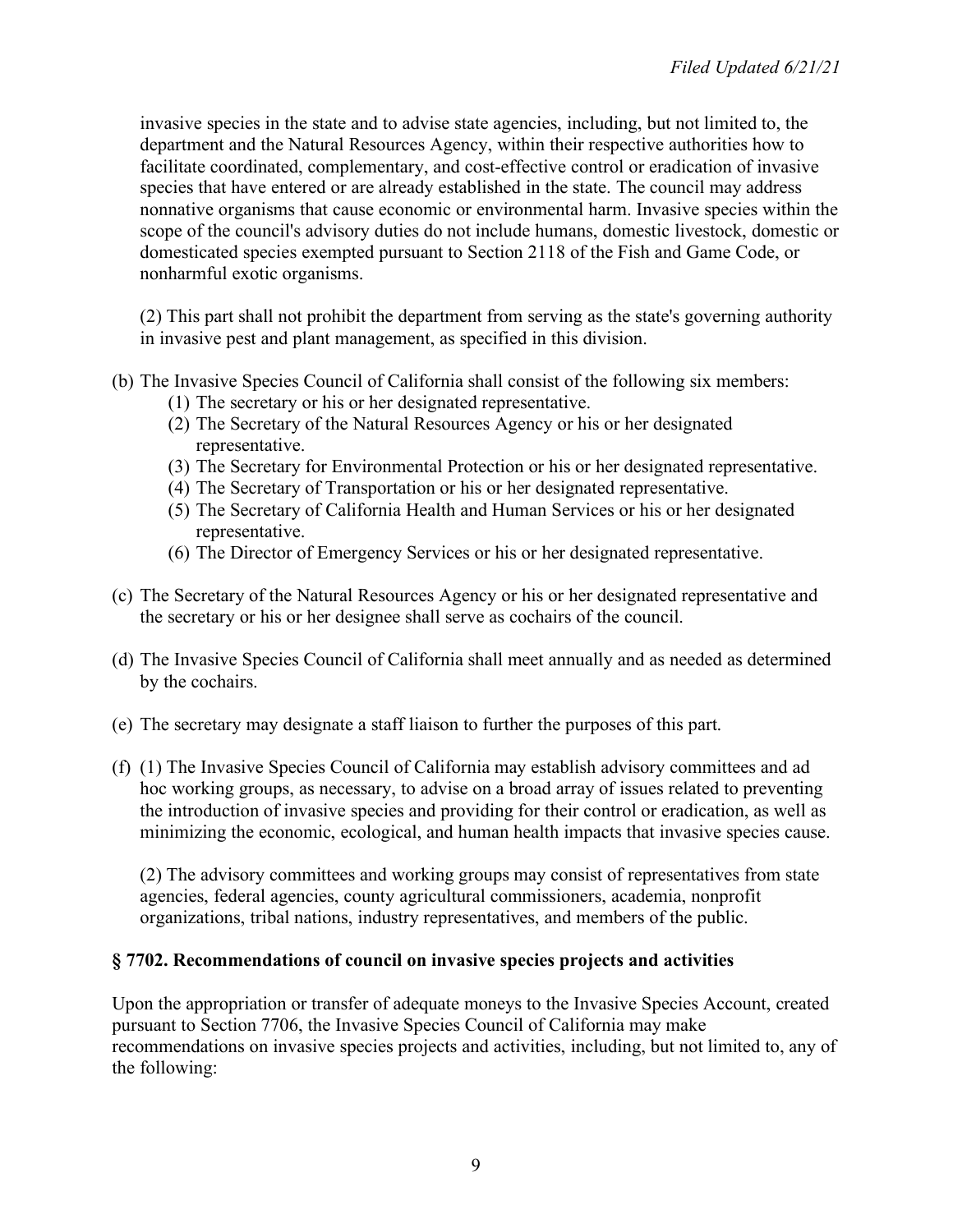- (a) To assist state, federal, and local agencies to prevent the introduction of invasive species.
- (b) To relevant state agencies and departments regarding any of the following:
	- (1) Detection, control, and eradication of invasive species, including emergency and nonemergency detection and rapid response.
	- (2) Development and maintenance of statewide surveys and mapping of high-risk areas.
	- (3) Improvement of inspections at state and national boundaries to prevent the introduction of invasive species.
- (c) To develop comprehensive reports on the ecological, agricultural, and economic impacts of invasive species.
- (d) To develop statewide education, outreach, and branding of invasive species.
- (e) To increase coordination and collaboration among invasive species partners.
- (f) To develop statewide invasive species action plans, including the plan required pursuant to Section 7708.
- (g) To host an annual California Invasive Species Summit to develop new recommendations and to coordinate invasive species activities.
- (h) (1) To develop a report containing activities of the Invasive Species Council of California and recommendations to improve invasive species management.

(2) The council shall submit the report developed pursuant to this subdivision to the Legislature and the Governor.

(3) A report to be submitted to the Legislature pursuant to this subdivision shall be submitted in compliance with Section 9795 of the Government Code.

#### **§ 7704. Establishment of California Invasive Species Advisory Committee; membership**

The Invasive Species Council of California may establish the California Invasive Species Advisory Committee, which shall consist of the following 19 members:

- (a) Four members designated by the secretary.
- (b) Four members designated by the Secretary of the Natural Resources Agency or his or her designated representative.
- (c) One member appointed by the Secretary for Environmental Protection or his or her designated representative.
- (d) One member appointed by the Secretary of Transportation or his or her designated representative.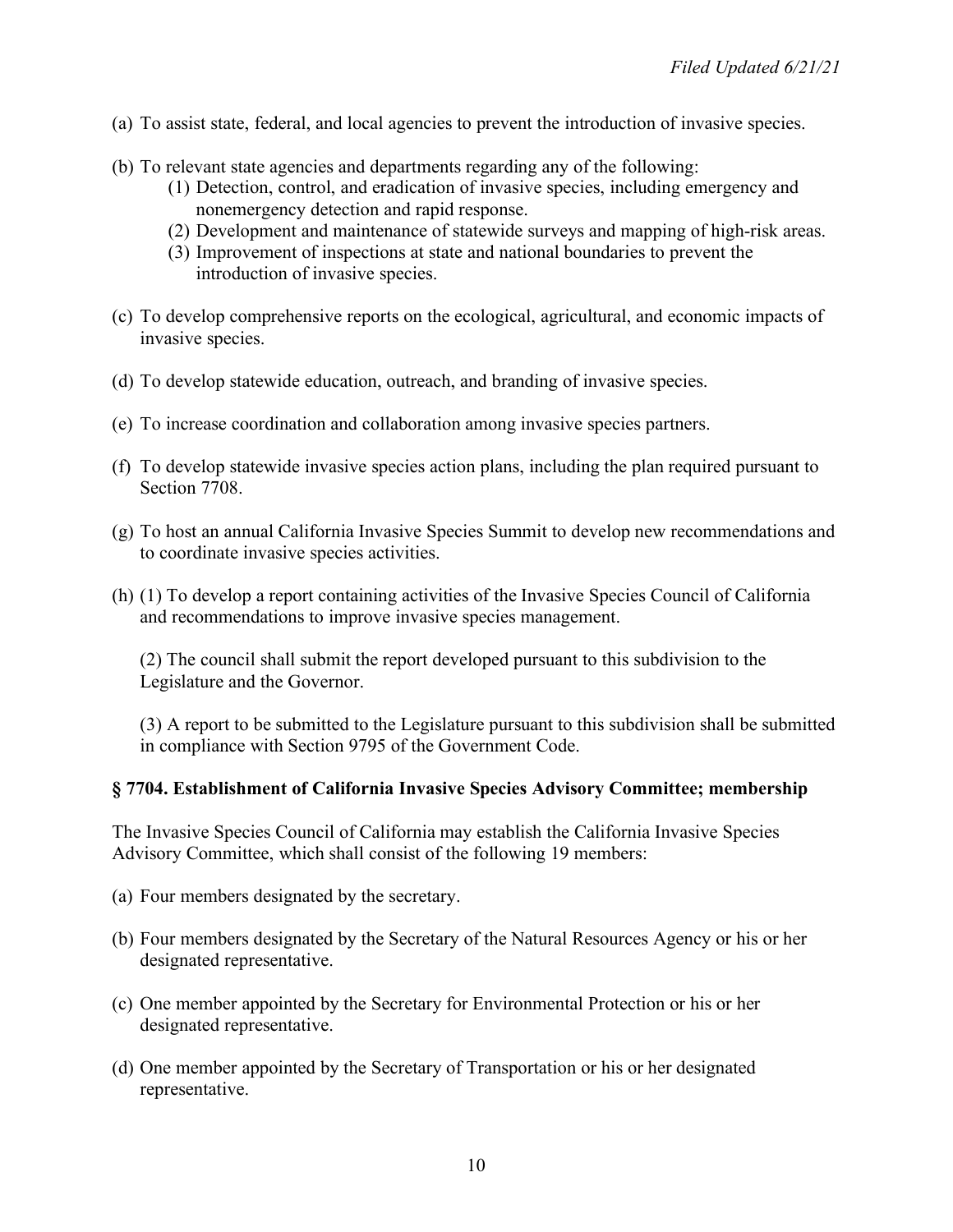- (e) One member appointed by the Secretary of California Health and Human Services or his or her designated representative.
- (f) One member appointed by the Director of Emergency Services or his or her designated representative.
- (g) Six members appointed by the cochairs of the Invasive Species Council of California to create a diverse makeup of federal, nonprofit organization, tribal, industry, and other representatives.
- (h) One member appointed by the California Agricultural Commissioners and Sealers **Association**

#### **§ 7706. Establishment of Invasive Species Account; use of funds**

- (a) The Invasive Species Account is hereby established in the Department of Food and Agriculture Fund. Moneys in the account are available, upon appropriation by the Legislature, to the secretary for the purposes of funding invasive species projects and activities recommended by the Invasive Species Council of California.
- (b) Moneys in the Invasive Species Account appropriated by the Legislature for allocation by the secretary for the purposes of this part may be allocated without regard to fiscal year.

#### **§ 7708. Diseases associated with shot hole borers; development of plan for cure or suppression of disease**

- (a) The Invasive Species Council of California shall coordinate with state and local public agencies, publicly funded educational institutions, and stakeholder groups to develop a plan for the cure or suppression of diseases associated with the spread of invasive shot hole borers, including, but not limited to, the Polyphagous and Kuroshio shot hole borers.
- (b) (1) Upon the completion of the plan required pursuant to subdivision (a), the department, subject to the availability of appropriations for those specified purposes, shall support the efforts of state and local agencies, California Native American tribes, and nonprofits to cure or suppress the diseases affiliated with the invasive shot hole borer infestation as provided in paragraph (2).

(2) Support provided by the department pursuant to this section may include, but is not limited to, the following:

(A) Grants to support research related to the identification of infected trees and methods to prevent further infestation.

(B) Grants to state and local agencies, California Native American tribes, and nonprofits to support suppression or cure efforts.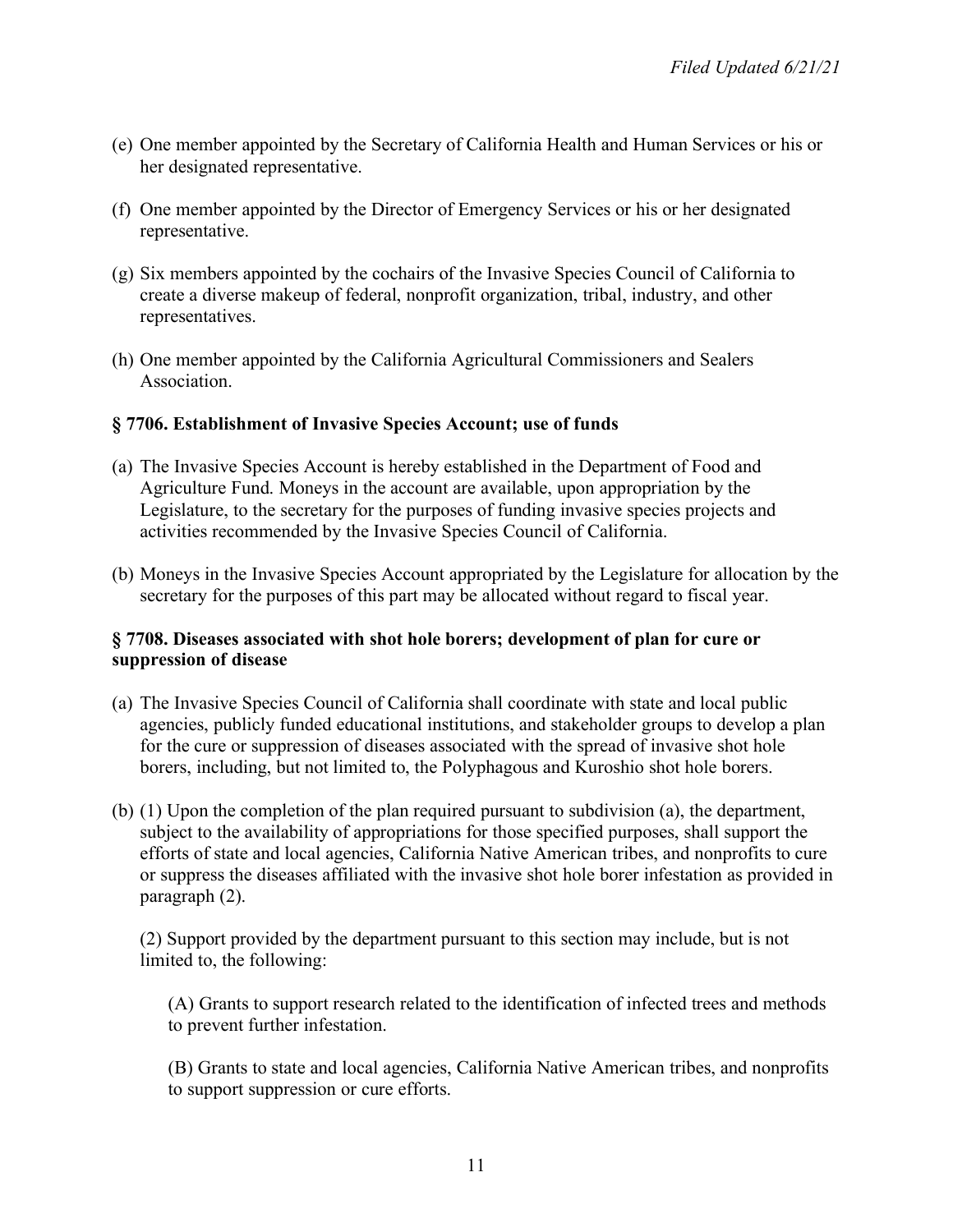(c) No state moneys shall be awarded to a local agency pursuant to subdivision (b) unless the local agency has contributed from local resources a dollar amount that is equal to the dollar amount of state moneys to be awarded or the local agency is located in a disadvantaged community, as identified pursuant to Section 39711 of the Health and Safety Code.

## **Cal. Harb. & Hav. Code, Division 3, Ch. 5, Article 1.3. (Quagga and Zebra Mussel Infestation Prevention Fee)**

### **§ 675. Imposition of additional prevention fee; determination of amount; regulations; deposit and expenditure of revenues; application**

(a) In addition to the fees imposed pursuant to paragraphs (1) and (2) of subdivision (b) of Section 9853 or Section 9860 of the Vehicle Code, there shall also be imposed an additional quagga and zebra mussel infestation prevention fee in an amount to be determined by the department as follows:

(1) The additional prevention fee imposed with the registration fee collected pursuant to paragraph (1) of subdivision (b) of Section 9853 of the Vehicle Code shall be not more than ten dollars (\$10).

(2) The additional prevention fee imposed with the registration fee collected pursuant to paragraph (2) of subdivision (b) of Section 9853 of the Vehicle Code shall be not more than twenty dollars (\$20).

(3) The additional prevention fee imposed with the registration fee collected pursuant to Section 9860 of the Vehicle Code shall be not more than twenty dollars (\$20).

(b) In determining the amount of the fee imposed pursuant to this subdivision, the department shall establish, and consult with, a technical advisory group consisting of interested persons, including, but not limited to, recreational boating and reservoir operation representatives. The members of the advisory group shall be appointed by the director.

(c) The department shall adopt an emergency regulation to prescribe procedures for the collection and use of the quagga and zebra mussel infestation prevention fee for the purposes of this article. The emergency regulations shall include rules for administering the grants awarded pursuant to Section 676.

(d) All revenues collected from the fee shall be deposited into the Harbors and Watercraft Revolving Fund, and shall be expended solely for the purposes set forth in Section 676.

(e) The fee established by this section shall not apply to vessels that are used exclusively in marine waters.

# **§ 676. Use of funds; awarding of grants; reasonable regulatory costs**

(a) All moneys deposited in the Harbors and Watercraft Revolving Fund pursuant to Section 675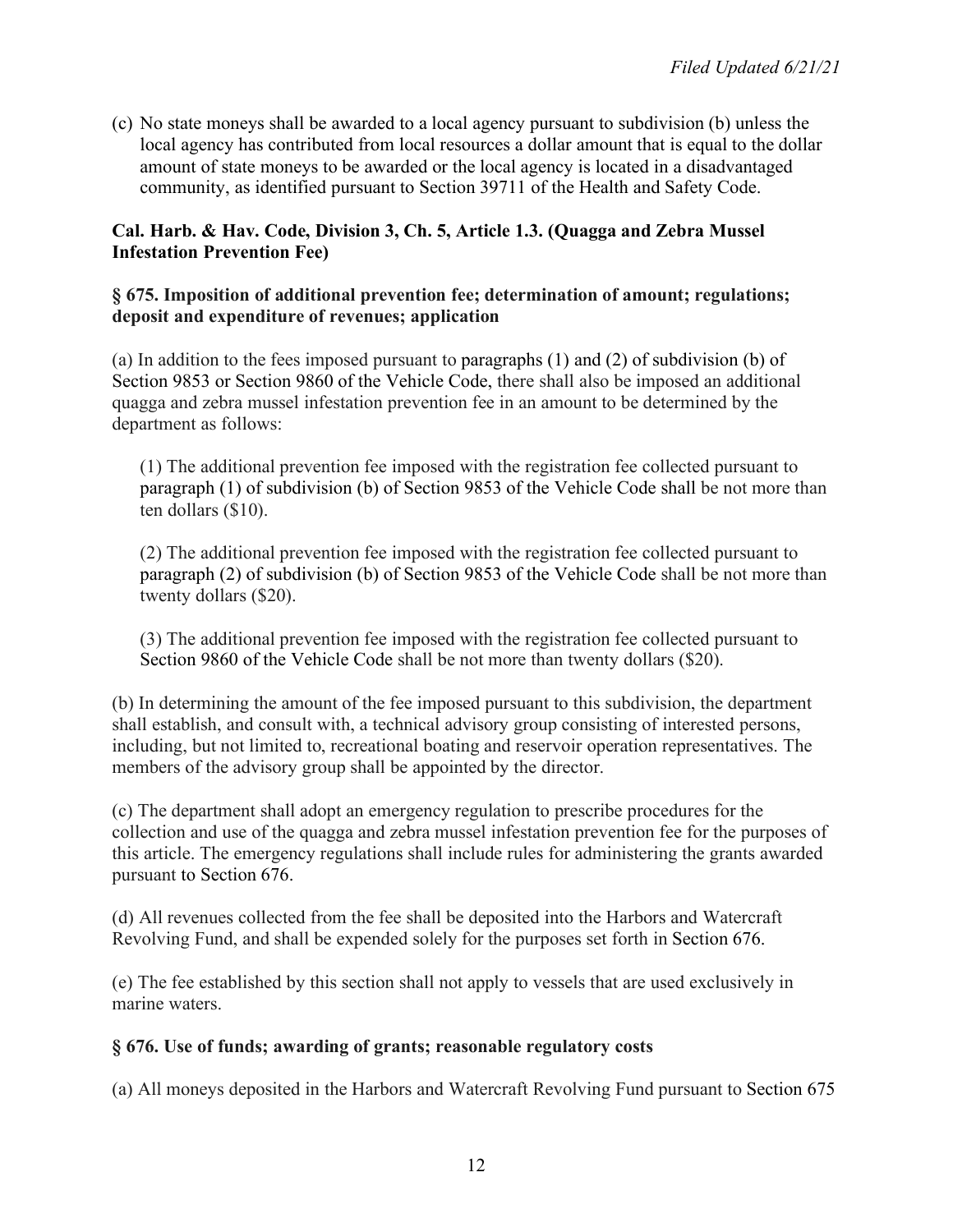shall be available, upon appropriation by the Legislature, for the following purposes:

(1) For reasonable costs incurred by the department associated with determining the prevention fee and adoption of regulations pursuant to Section 675, and with administering the grants pursuant to subdivision (b).

(2)(A) For reasonable costs, not to exceed 15 percent of the remaining revenues deposited into the fund, of the Department of Fish and Game for implementation of subparagraph (A) or (C) of paragraph (2) of, or paragraph (1) of, subdivision (a) of Section 2301 or Section 2302 of the Fish and Game Code in those areas of the state where a dreissenid mussel infestation prevention plan has not been implemented.

(B) The amount specified in subparagraph (A) is in addition to moneys available pursuant to subdivision (d) of Section 85.2.

(3) An amount not less than 85 percent of the remaining revenues deposited into the fund shall be made available for grants to entities subject to subdivision (a) of Section 2302 of the Fish and Game Code for the reasonable regulatory costs incident to the implementation of a dreissenid mussel infestation prevention plan implemented either before or after January 1, 2013, that is consistent with the requirements of Section 2302 of the Fish and Game Code.

(b) For the purposes of awarding grants pursuant to paragraph (3) of subdivision (a), the department shall do all of the following:

(1) Give priority to dreissenid mussel infestation prevention plans that are consistent with Section 2302 of the Fish and Game Code and that also include visual and manual inspection standards and other infestation prevention procedures consistent with either the Department of Fish and Game's Invasive Mussel Guidebook for Recreational Water Managers and Users, dated September 2010, or the Natural Resource Agency's Aquatic Invasive Species Management Plan, dated January 2008, or subsequently adopted guidebooks and management plans.

(2) Take into consideration the benefits of regional-scale dreissenid mussel infestation prevention plans.

(3) Take into consideration the unique economic, ecological, and recreational impacts to rural and urban reservoirs from dreissenid mussel infestation.

(c) For purposes of this article, reasonable regulatory costs include costs associated with the investigation and inspection of a conveyance for the presence of dreissenid mussels prior to contact with a reservoir, as defined in Section 6004.5 of the Water Code. None of the revenues collected pursuant to subdivision (a) of Section 675 shall be used for any purpose other than those explicitly authorized by this section.

(d) For the purposes of this section, conveyances include boats and other watercraft, and associated vehicles, containers, and trailers that may carry or contain adult or larval dreissenid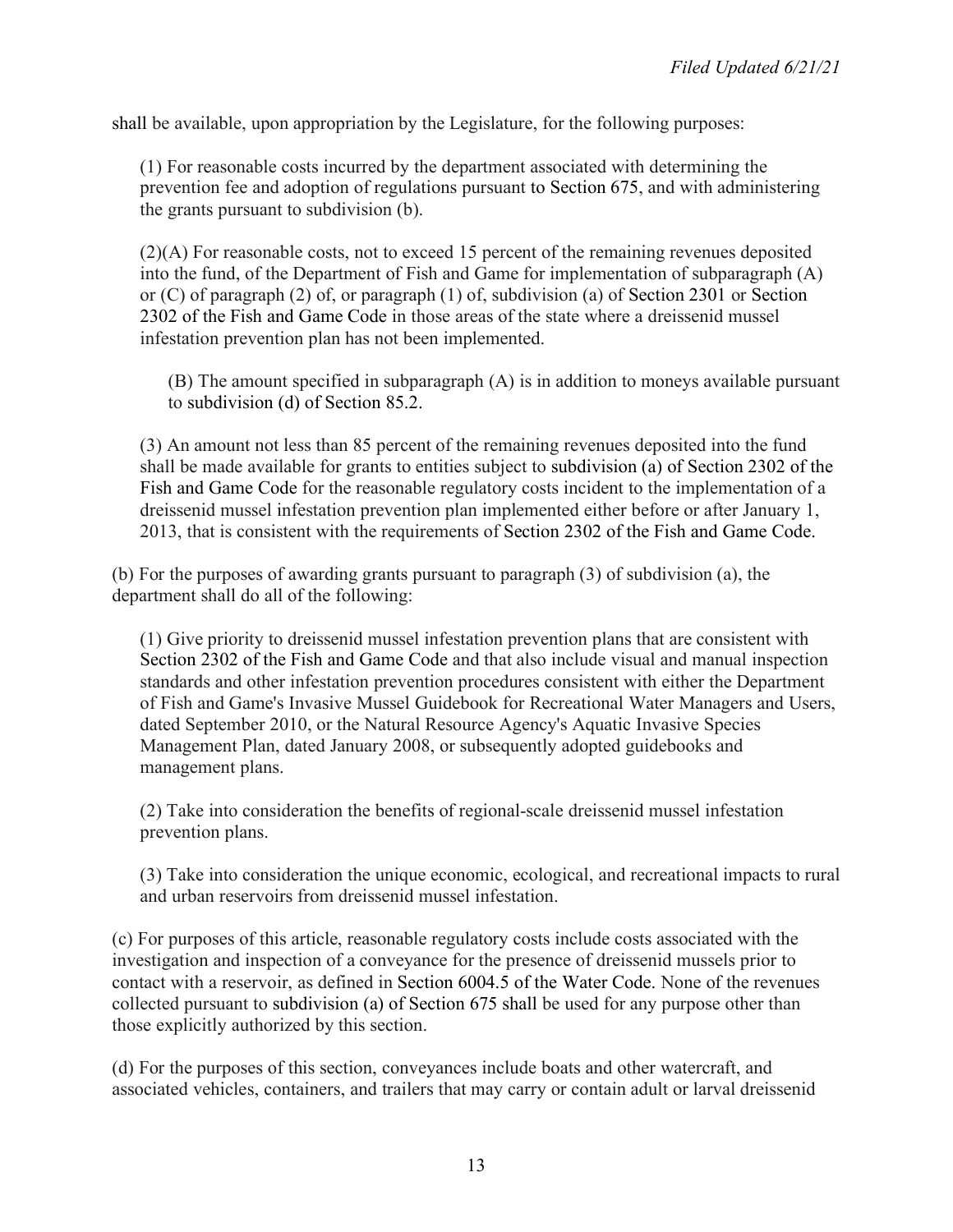mussels.

(e) As a condition of receiving grant funding pursuant to this section, an entity shall report to the department data, as deemed appropriate by the department, regarding dreissenid mussel prevention and inspection programs implemented with the funding.

# **§ 676.1. Eligibility for grant for regulatory costs incident to dreissenid mussel infestation prevention plan**

Any person or entity that manages any aspect of the water in a reservoir, as defined in Section 6004.5 of the Water Code, where recreational, boating, or fishing activities are permitted, shall be eligible to receive a grant under paragraph (3) of subdivision (a) of Section 676 for the reasonable regulatory costs incident to the implementation of a dreissenid mussel infestation prevention plan.

# **§ 677. Local regulations or ordinances**

This article does not preempt a special district, city, county, or joint powers authority from adopting local regulations or ordinances related to the prevention and eradication of invasive aquatic species.

# **Cal. Vehicle Code, Dev. 3.5, Ch. 2 (Registration)**

# **§ 9853. Application for number; fees; documentation of administrative costs**

- (a) The owner of each vessel requiring numbering by this state shall file an initial application for a number with the department or with an agent authorized by the department on forms approved by the department. The forms shall be prepared in cooperation with the Division of Boating and Waterways. The application shall contain the true name and address of the owner and of the legal owner, if any, and the hull identification number of the vessel as may be required by the department. The application shall be signed by the owner of the vessel and shall be accompanied by a fee of nine dollars (\$9), in addition to the fees required under subdivision (b).
- (b) (1) Whenever the fee for original registration of a vessel becomes due between January 1 and December 31 of any even-numbered year, the application shall be accompanied by a fee of ten dollars (\$10), in addition to any other fees that are then due and payable.

(2) Whenever the fee for original registration of a vessel becomes due, or is filed with the department, between January 1 and December 31 of any odd-numbered year, the application shall be accompanied by a fee of twenty dollars (\$20) in addition to any other fees that are then due and payable.

(c) The department shall additionally collect a quagga and zebra mussel infestation prevention fee in an amount established by the Division of Boating and Waterways pursuant to Section 675 of the Harbors and Navigation Code.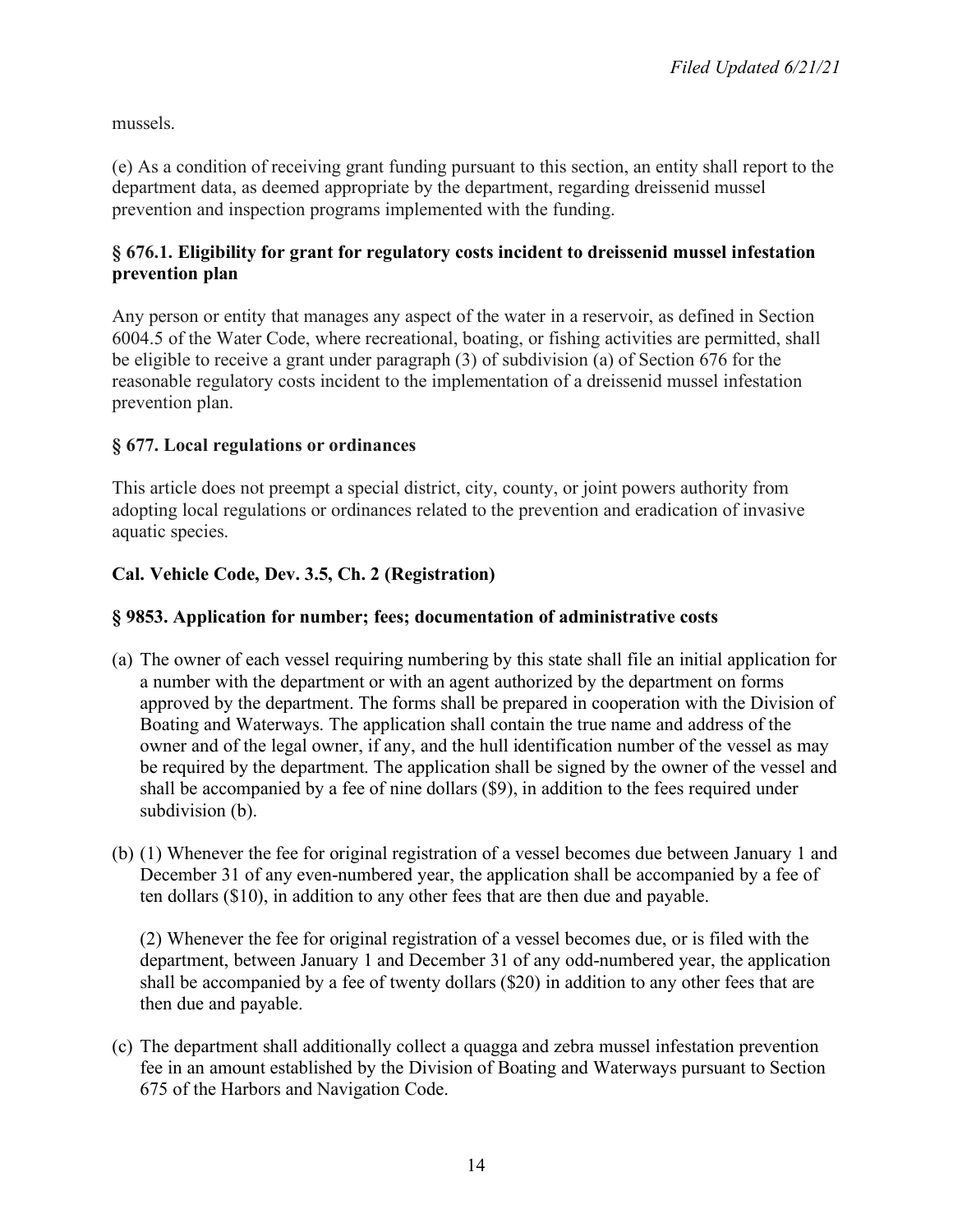(d) The department shall provide documentation of its administrative costs pursuant to this section to the Division of Boating and Waterways.

### **§ 9860. Renewal of certificates of number; fee for renewal; quagga and zebra mussel infestation prevention fee; documentation of administrative costs**

- (a) Certificates of number shall be renewed before midnight of the expiration date by presentation of the certificate of number last issued for the vessel or by presentation of a potential registration card issued by the department.
- (b) The fee for renewal shall be twenty dollars (\$20) for each two-year period, and shall accompany the request for renewal.
- (c) If the certificate of number and potential registration card are unavailable, the fee specified in Section 9867 shall not be paid.
- (d) The department shall additionally collect a quagga and zebra mussel infestation prevention fee in an amount established by the Department of Boating and Waterways pursuant to Section 675 of the Harbors and Navigation Code.
- (e) The department shall provide documentation of its administrative costs pursuant to this section to the Department of Boating and Waterways.

### **§ 9863. Harbors and Watercraft Revolving Fund; distribution of funds**

- (a) Except as required under subdivisions (b) and (c), and except moneys collected under Section 9875, fees received pursuant to this chapter shall be deposited in the Harbors and Watercraft Revolving Fund and, notwithstanding Section 13340 of the Government Code, are continuously appropriated, without regard to fiscal years, for the administration of this chapter by the department. Funds in the Harbors and Watercraft Revolving Fund derived pursuant to this chapter in excess of the amount determined by the Director of Finance, from time to time, to be necessary for expenditure for the administration of this chapter, notwithstanding Section 13340 of the Government Code, are continuously appropriated to the Department of Boating and Waterways, without regard to fiscal years, for expenditure in accordance with Section 663.7 of the Harbors and Navigation Code.
- (b) Funds derived from imposition of the biennial registration fee under paragraph (2) of subdivision (b) of Section 9853, or under subdivision (b) of Section 9860, shall be distributed as follows:
	- (1) One-half shall be continuously appropriated pursuant to subdivision (a).
	- (2) One-half shall be allocated, upon appropriation, to the Department of Boating and Waterways for expenditure in support of programs under the department's jurisdiction.